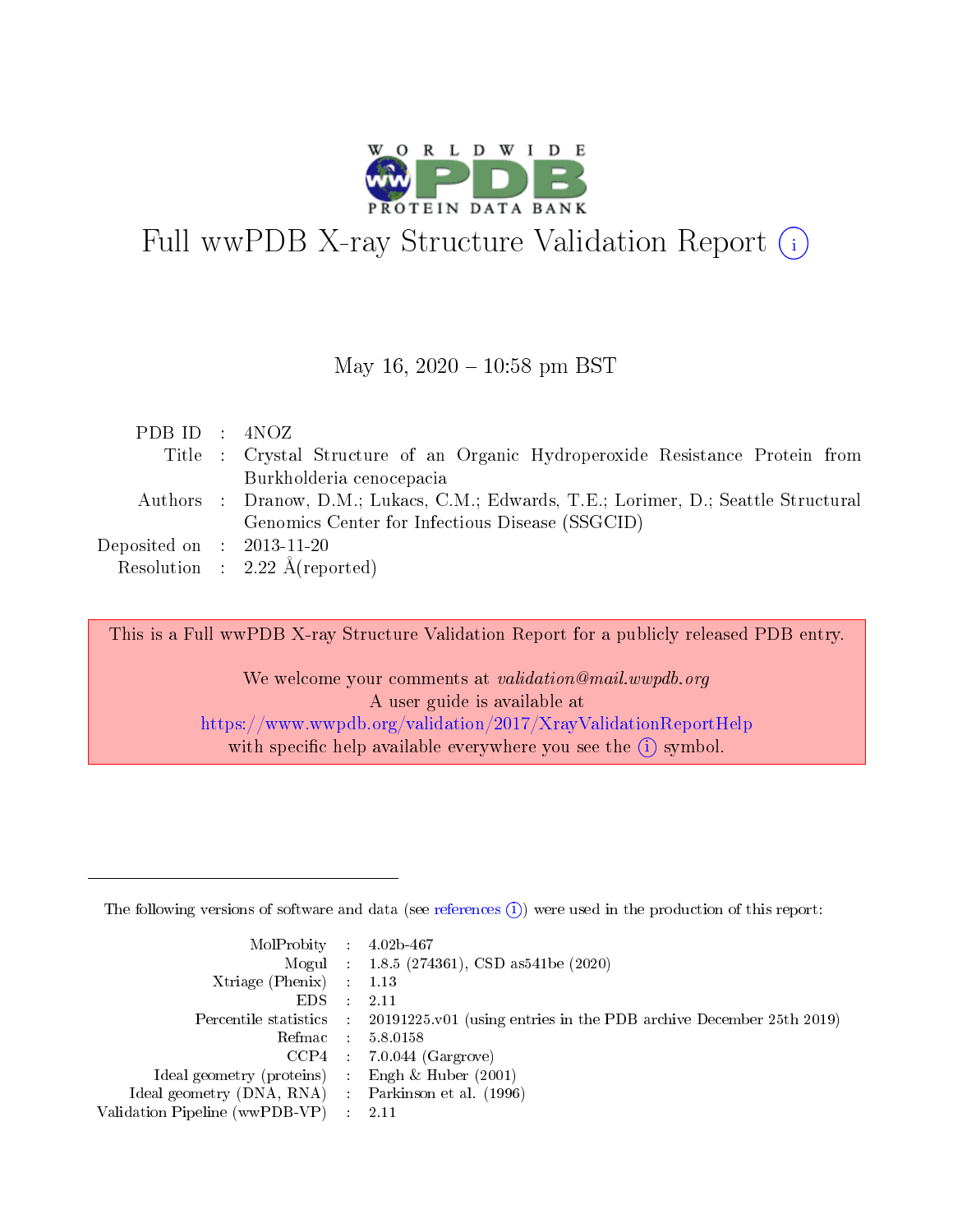# 1 [O](https://www.wwpdb.org/validation/2017/XrayValidationReportHelp#overall_quality)verall quality at a glance  $(i)$

The following experimental techniques were used to determine the structure: X-RAY DIFFRACTION

The reported resolution of this entry is 2.22 Å.

Percentile scores (ranging between 0-100) for global validation metrics of the entry are shown in the following graphic. The table shows the number of entries on which the scores are based.



| Metric                | Whole archive<br>$(\#\mathrm{Entries})$ | Similar resolution<br>$(\#\text{Entries}, \, \text{resolution range}(\textup{\AA}))$ |
|-----------------------|-----------------------------------------|--------------------------------------------------------------------------------------|
| $R_{free}$            | 130704                                  | $5912(2.24-2.20)$                                                                    |
| Clashscore            | 141614                                  | 6646 (2.24-2.20)                                                                     |
| Ramachandran outliers | 138981                                  | $6543(2.24-2.20)$                                                                    |
| Sidechain outliers    | 138945                                  | $6544(2.24-2.20)$                                                                    |
| RSRZ outliers         | 127900                                  | $5797(2.24-2.20)$                                                                    |

The table below summarises the geometric issues observed across the polymeric chains and their fit to the electron density. The red, orange, yellow and green segments on the lower bar indicate the fraction of residues that contain outliers for  $>=3, 2, 1$  and 0 types of geometric quality criteria respectively. A grey segment represents the fraction of residues that are not modelled. The numeric value for each fraction is indicated below the corresponding segment, with a dot representing fractions <=5% The upper red bar (where present) indicates the fraction of residues that have poor fit to the electron density. The numeric value is given above the bar.

| Mol | Chain | Length | Quality of chain |                 |
|-----|-------|--------|------------------|-----------------|
|     |       | 149    | $\%$<br>91%      | 5%              |
|     |       | 149    | 96%              | $\cdot$ $\cdot$ |

The following table lists non-polymeric compounds, carbohydrate monomers and non-standard residues in protein, DNA, RNA chains that are outliers for geometric or electron-density-fit criteria:

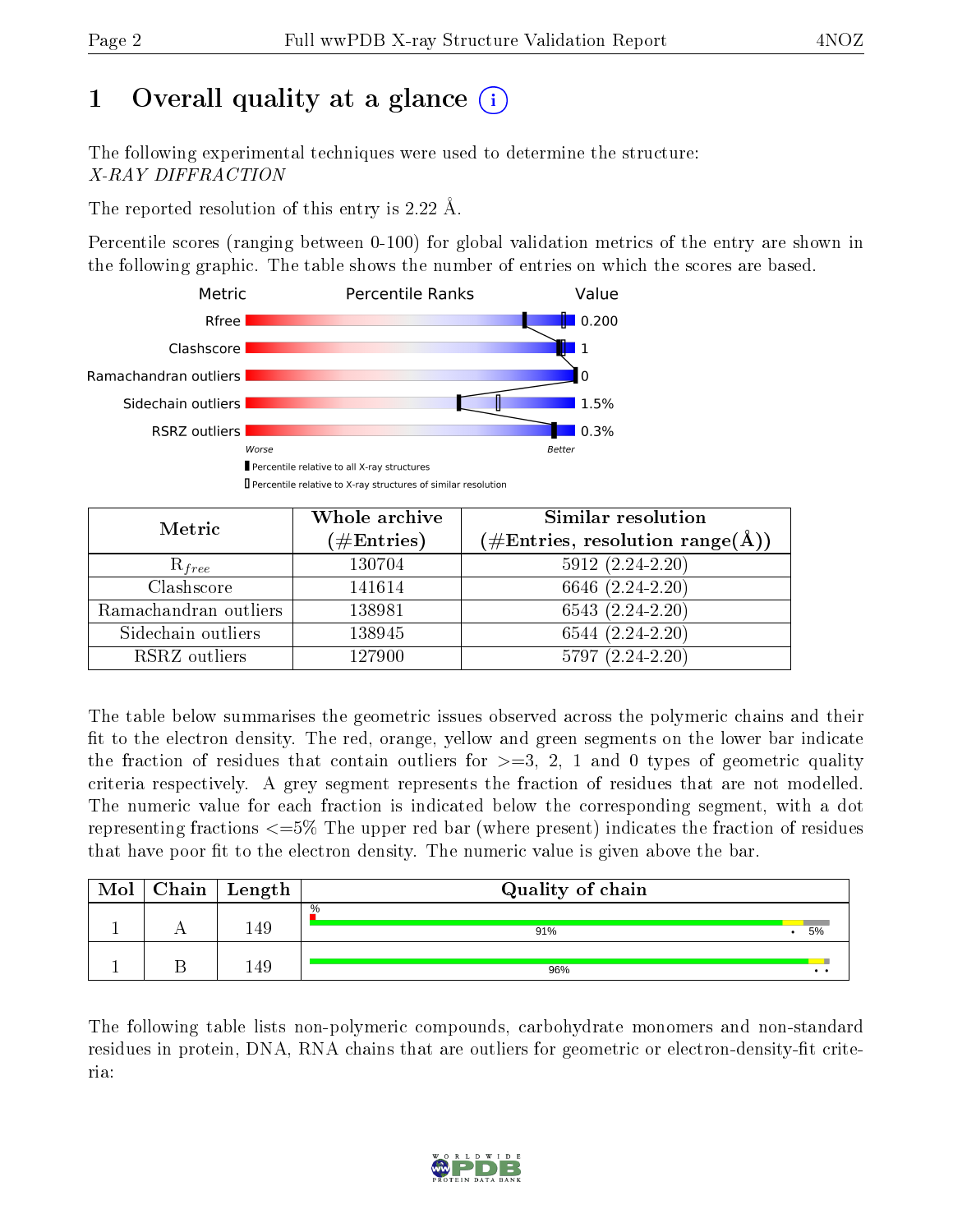|                   |       |  | Mol   Type   Chain   Res   Chirality   Geometry   Clashes   Electron density |
|-------------------|-------|--|------------------------------------------------------------------------------|
| $2 \mid EDO \mid$ | - 304 |  |                                                                              |

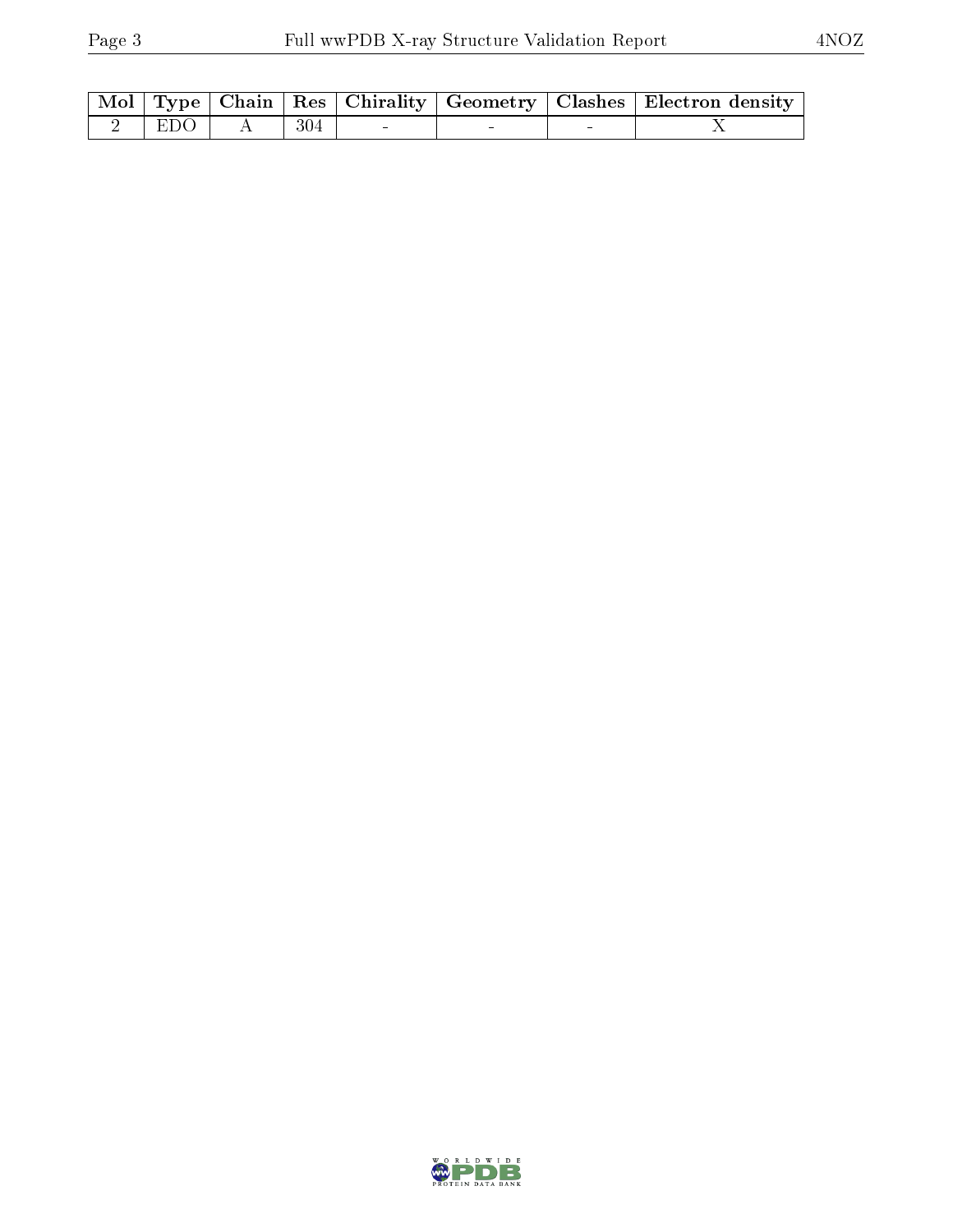# 2 Entry composition (i)

There are 3 unique types of molecules in this entry. The entry contains 2373 atoms, of which 0 are hydrogens and 0 are deuteriums.

In the tables below, the ZeroOcc column contains the number of atoms modelled with zero occupancy, the AltConf column contains the number of residues with at least one atom in alternate conformation and the Trace column contains the number of residues modelled with at most 2 atoms.

| Mol | Chain | $\mid$ Residues $\mid$ | Atoms              |         |  |       | ZeroOcc   AltConf   Trace |  |  |
|-----|-------|------------------------|--------------------|---------|--|-------|---------------------------|--|--|
|     |       | 142                    | Total C N          |         |  |       |                           |  |  |
|     |       |                        | 1028 646 182 196 4 |         |  |       |                           |  |  |
|     |       | 148                    | Total C N          |         |  |       |                           |  |  |
|     |       |                        | 1080.              | 677 199 |  | - 200 | $\overline{4}$            |  |  |

• Molecule 1 is a protein called Organic hydroperoxide resistance protein.

| Chain | Residue | Modelled   | Actual | Comment               | Reference  |
|-------|---------|------------|--------|-----------------------|------------|
| А     | $-7$    | <b>MET</b> |        | INITIATING METHIONINE | UNP B4EPK2 |
| А     | $-6$    | <b>ALA</b> |        | <b>EXPRESSION TAG</b> | UNP B4EPK2 |
| А     | $-5$    | <b>HIS</b> |        | EXPRESSION TAG        | UNP B4EPK2 |
| А     | $-4$    | HIS        |        | <b>EXPRESSION TAG</b> | UNP B4EPK2 |
| А     | $-3$    | <b>HIS</b> |        | <b>EXPRESSION TAG</b> | UNP B4EPK2 |
| А     | $-2$    | <b>HIS</b> |        | <b>EXPRESSION TAG</b> | UNP B4EPK2 |
| А     | $-1$    | <b>HIS</b> |        | <b>EXPRESSION TAG</b> | UNP B4EPK2 |
| А     | 0       | <b>HIS</b> |        | <b>EXPRESSION TAG</b> | UNP B4EPK2 |
| B     | $-7$    | MET        |        | INITIATING METHIONINE | UNP B4EPK2 |
| B     | $-6$    | ALA        |        | <b>EXPRESSION TAG</b> | UNP B4EPK2 |
| B     | $-5$    | <b>HIS</b> |        | <b>EXPRESSION TAG</b> | UNP B4EPK2 |
| B     | $-4$    | <b>HIS</b> |        | <b>EXPRESSION TAG</b> | UNP B4EPK2 |
| B     | $-3$    | <b>HIS</b> |        | <b>EXPRESSION TAG</b> | UNP B4EPK2 |
| B     | $-2$    | <b>HIS</b> |        | <b>EXPRESSION TAG</b> | UNP B4EPK2 |
| B     | $-1$    | <b>HIS</b> |        | <b>EXPRESSION TAG</b> | UNP B4EPK2 |
| B     | 0       | <b>HIS</b> |        | <b>EXPRESSION TAG</b> | UNP B4EPK2 |

There are 16 discrepancies between the modelled and reference sequences:

• Molecule 2 is 1,2-ETHANEDIOL (three-letter code: EDO) (formula:  $C_2H_6O_2$ ).

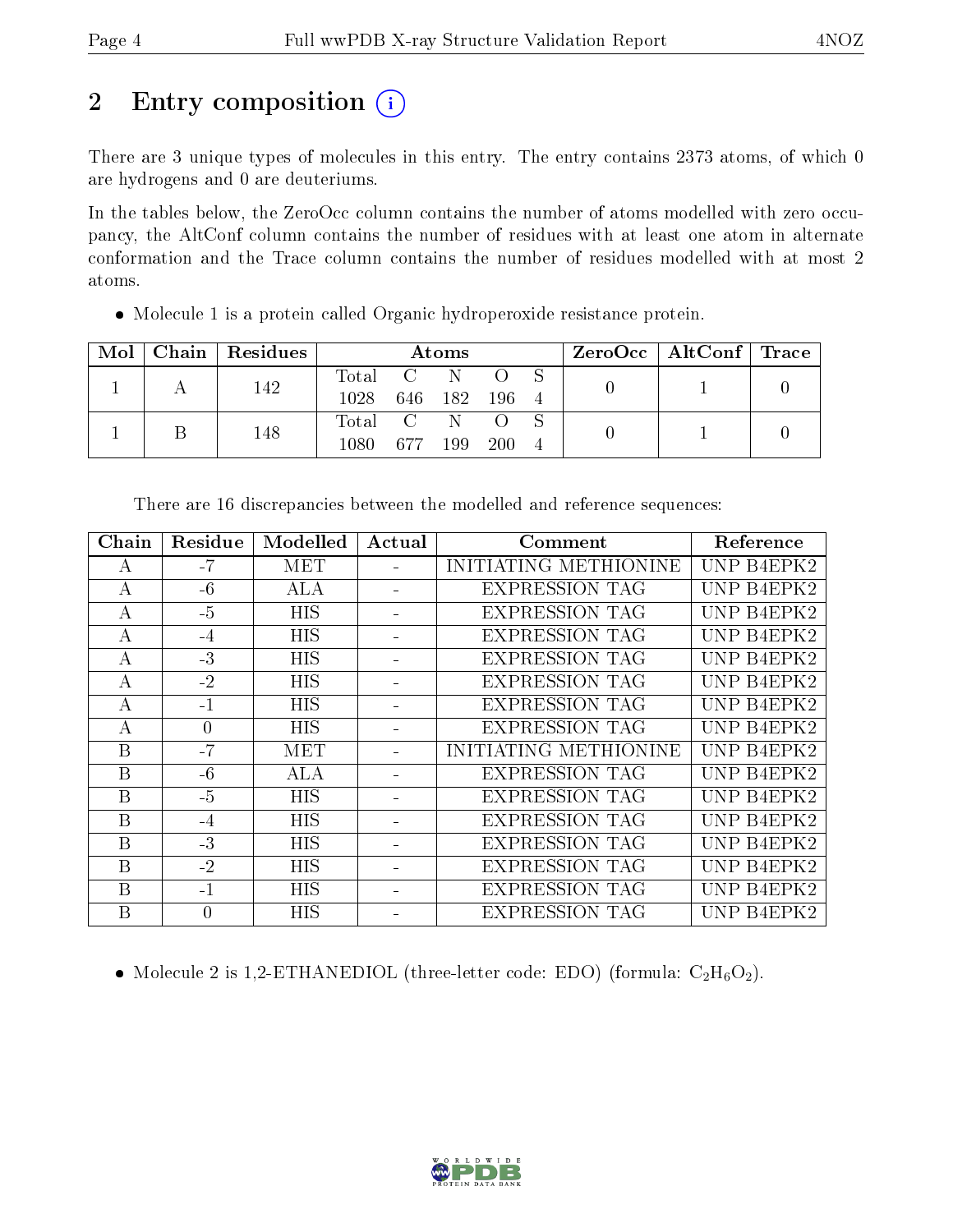

| Mol            | Chain | Residues     | Atoms                                                                 |                  | ZeroOcc AltConf  |
|----------------|-------|--------------|-----------------------------------------------------------------------|------------------|------------------|
| $\overline{2}$ | A     | 1            | Total<br>$\Omega$<br>C<br>$\overline{2}$<br>$\overline{2}$<br>4       | $\overline{0}$   | 0                |
| $\overline{2}$ | А     | $\mathbf{1}$ | Total<br>C<br>$\Omega$<br>$\overline{2}$<br>$\overline{2}$<br>4       | $\boldsymbol{0}$ | $\overline{0}$   |
| $\overline{2}$ | A     | $\mathbf{1}$ | Total<br>C<br>O<br>$\overline{2}$<br>$\overline{4}$<br>$\overline{2}$ | $\boldsymbol{0}$ | $\overline{0}$   |
| $\overline{2}$ | A     | $\mathbf{1}$ | Total<br>C<br>∩<br>$\overline{2}$<br>$\overline{2}$<br>4              | $\boldsymbol{0}$ | $\boldsymbol{0}$ |
| $\overline{2}$ | A     | $\mathbf{1}$ | Total<br>C<br>$\Omega$<br>$\overline{2}$<br>$\overline{2}$<br>4       | $\overline{0}$   | 0                |
| $\overline{2}$ | A     | $\mathbf{1}$ | Total<br>C<br>$\Omega$<br>$\overline{2}$<br>$\overline{2}$<br>4       | $\overline{0}$   | 0                |
| $\overline{2}$ | Β     | 1            | Total<br>C<br>$\Omega$<br>$\overline{2}$<br>$\overline{2}$<br>4       | 0                | 0                |

• Molecule 3 is water.

|  | $Mol$   Chain   Residues | Atoms                        | $ZeroOcc \   \$ AltConf |
|--|--------------------------|------------------------------|-------------------------|
|  | 112                      | Total O<br>$112 -$<br>$-112$ |                         |
|  | 125                      | Total<br>125<br>125          |                         |

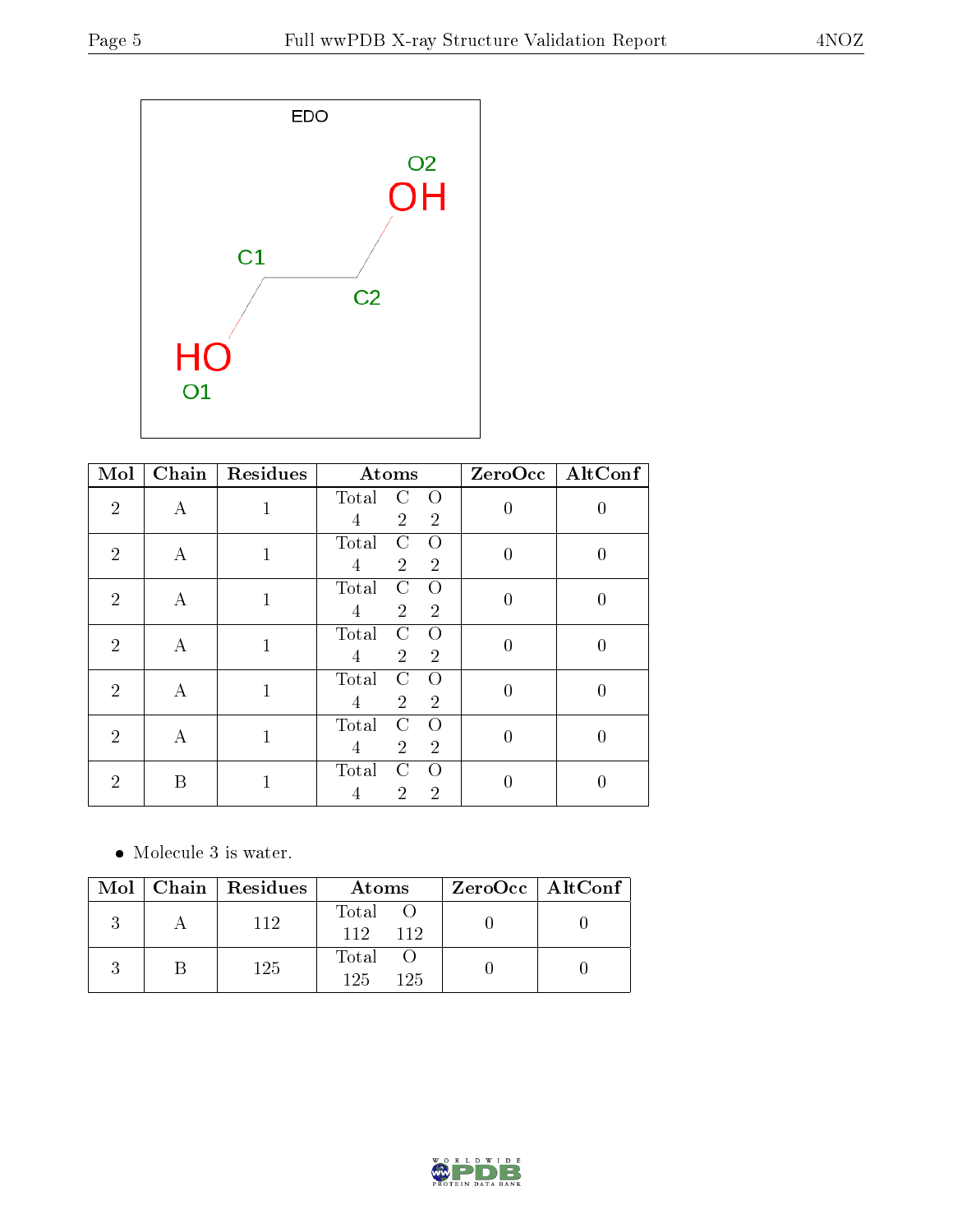# 3 Residue-property plots  $(i)$

These plots are drawn for all protein, RNA and DNA chains in the entry. The first graphic for a chain summarises the proportions of the various outlier classes displayed in the second graphic. The second graphic shows the sequence view annotated by issues in geometry and electron density. Residues are color-coded according to the number of geometric quality criteria for which they contain at least one outlier: green  $= 0$ , yellow  $= 1$ , orange  $= 2$  and red  $= 3$  or more. A red dot above a residue indicates a poor fit to the electron density (RSRZ  $> 2$ ). Stretches of 2 or more consecutive residues without any outlier are shown as a green connector. Residues present in the sample, but not in the model, are shown in grey.

• Molecule 1: Organic hydroperoxide resistance protein



• Molecule 1: Organic hydroperoxide resistance protein



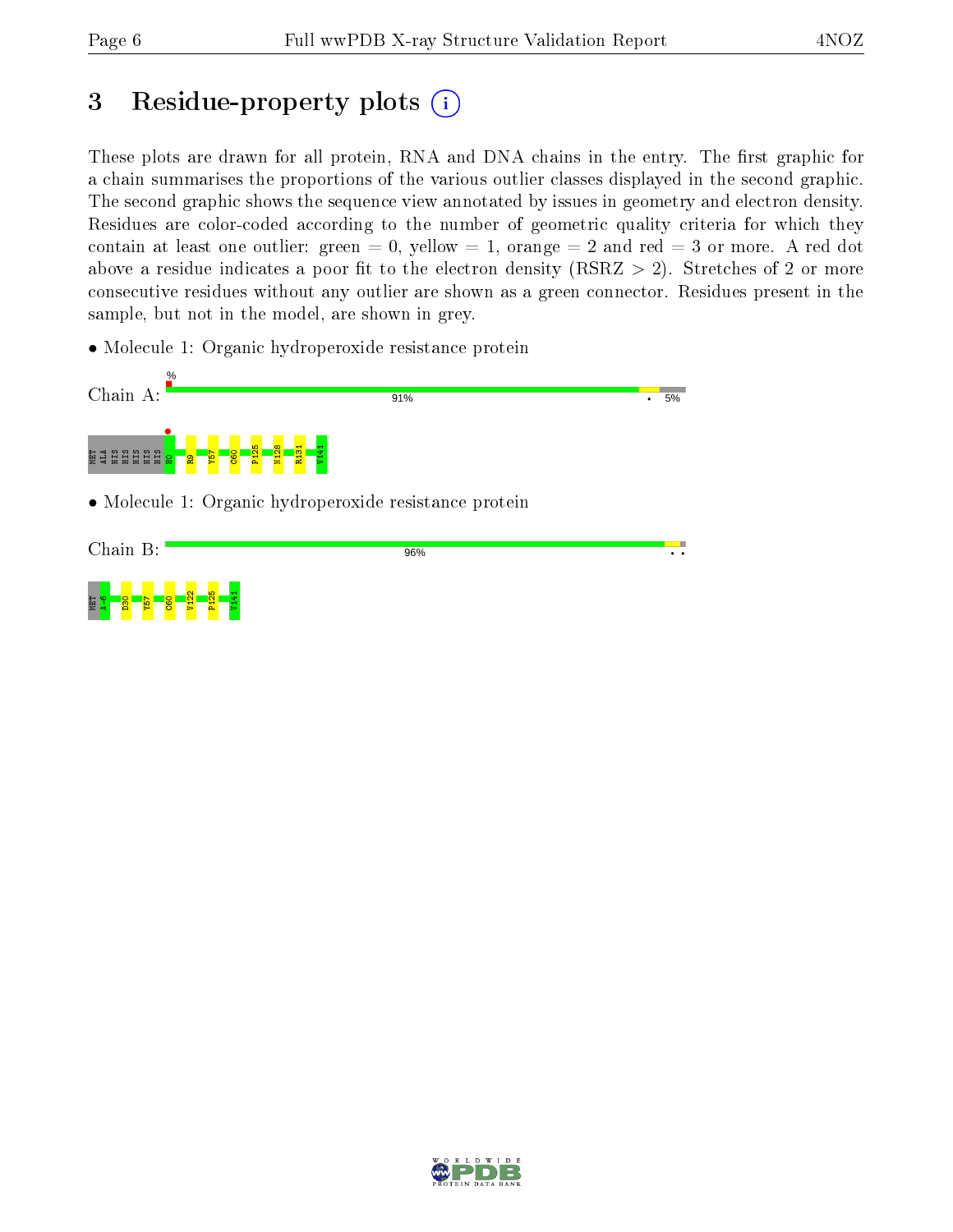## 4 Data and refinement statistics  $(i)$

| Property                                                   | Value                                              | Source     |
|------------------------------------------------------------|----------------------------------------------------|------------|
| Space group                                                | P 4 21 2                                           | Depositor  |
| Cell constants                                             | $121.19\text{\AA}$<br>$121.19\text{\AA}$<br>64.14Å | Depositor  |
| a, b, c, $\alpha$ , $\beta$ , $\gamma$                     | $90.00^\circ$<br>$90.00^{\circ}$<br>$90.00^\circ$  |            |
| Resolution $(A)$                                           | 85.69<br>$-2.22$                                   | Depositor  |
|                                                            | $44.05 = 2.22$                                     | <b>EDS</b> |
| $\%$ Data completeness                                     | $99.6(85.69-2.22)$                                 | Depositor  |
| (in resolution range)                                      | 99.6 (44.05-2.22)                                  | <b>EDS</b> |
| $R_{merge}$                                                | 0.06                                               | Depositor  |
| $\mathrm{R}_{sym}$                                         | (Not available)                                    | Depositor  |
| $\langle I/\sigma(I) \rangle^{-1}$                         | $5.43$ (at 2.22Å)                                  | Xtriage    |
| Refinement program                                         | <b>REFMAC</b>                                      | Depositor  |
|                                                            | 0.162, 0.195                                       | Depositor  |
| $R, R_{free}$                                              | $0.168$ ,<br>0.200                                 | DCC        |
| $R_{free}$ test set                                        | 1226 reflections $(5.09\%)$                        | wwPDB-VP   |
| Wilson B-factor $(A^2)$                                    | 30.5                                               | Xtriage    |
| Anisotropy                                                 | 0.081                                              | Xtriage    |
| Bulk solvent $k_{sol}$ (e/Å <sup>3</sup> ), $B_{sol}(A^2)$ | $0.34$ , 39.3                                      | <b>EDS</b> |
| L-test for $\mathrm{twinning}^2$                           | $< L >$ = 0.49, $< L2$ = 0.32                      | Xtriage    |
| Estimated twinning fraction                                | No twinning to report.                             | Xtriage    |
| $\overline{F_o}, \overline{F_c}$ correlation               | 0.96                                               | <b>EDS</b> |
| Total number of atoms                                      | 2373                                               | wwPDB-VP   |
| Average B, all atoms $(A^2)$                               | 33.0                                               | wwPDB-VP   |

Xtriage's analysis on translational NCS is as follows: The largest off-origin peak in the Patterson function is  $6.44\%$  of the height of the origin peak. No significant pseudotranslation is detected.

<sup>&</sup>lt;sup>2</sup>Theoretical values of  $\langle |L| \rangle$ ,  $\langle L^2 \rangle$  for acentric reflections are 0.5, 0.333 respectively for untwinned datasets, and 0.375, 0.2 for perfectly twinned datasets.



<span id="page-6-1"></span><span id="page-6-0"></span><sup>1</sup> Intensities estimated from amplitudes.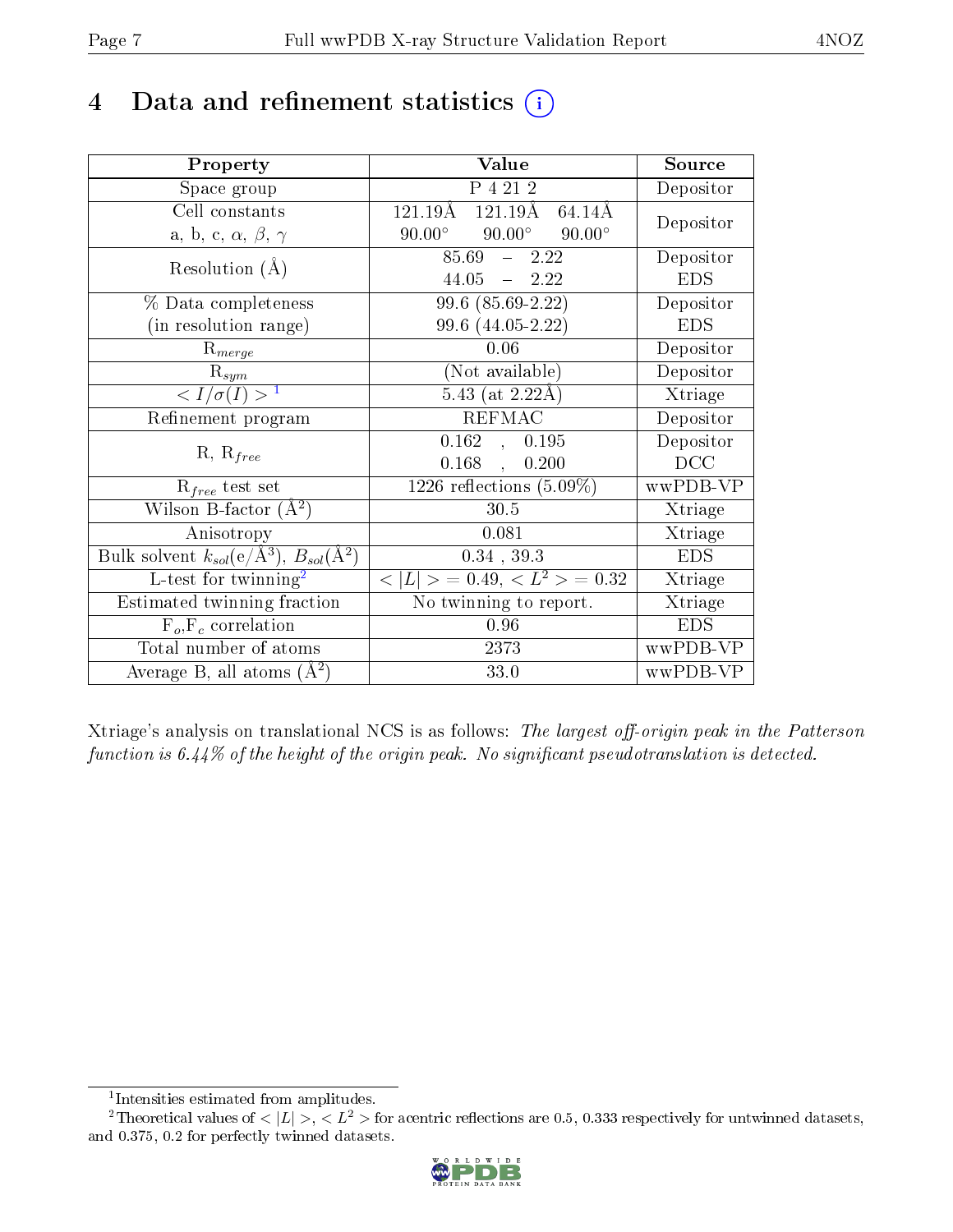## 5 Model quality  $(i)$

### 5.1 Standard geometry  $(i)$

Bond lengths and bond angles in the following residue types are not validated in this section: EDO

The Z score for a bond length (or angle) is the number of standard deviations the observed value is removed from the expected value. A bond length (or angle) with  $|Z| > 5$  is considered an outlier worth inspection. RMSZ is the root-mean-square of all Z scores of the bond lengths (or angles).

| Mol | Chain |      | Bond lengths | Bond angles |                 |  |
|-----|-------|------|--------------|-------------|-----------------|--|
|     |       | RMSZ | $\# Z  > 5$  | RMSZ        | $\# Z  > 5$     |  |
|     |       | 0.67 | 0/1046       | 0.73        | 0/1416          |  |
|     | В     | 0.64 | 0/1104       | 0.78        | $1/1497(0.1\%)$ |  |
| ΑH  | ΑH    | 0.65 | 0/2150       | 0.75        | $1/2913(0.0\%)$ |  |

There are no bond length outliers.

All (1) bond angle outliers are listed below:

| $\mid$ Mol $\mid$ Chain $\mid$ Res $\mid$ Type |  | Atoms                           | Observed( $^o$ )   Ideal( $^o$ ) |        |
|------------------------------------------------|--|---------------------------------|----------------------------------|--------|
|                                                |  | $\text{ASP}$   CB-CG-OD1   5.34 | 123-11                           | 118.30 |

There are no chirality outliers.

There are no planarity outliers.

### 5.2 Too-close contacts (i)

In the following table, the Non-H and H(model) columns list the number of non-hydrogen atoms and hydrogen atoms in the chain respectively. The H(added) column lists the number of hydrogen atoms added and optimized by MolProbity. The Clashes column lists the number of clashes within the asymmetric unit, whereas Symm-Clashes lists symmetry related clashes.

| $\bf{Mol}$ |      | $\boxed{\text{Chain}}$   Non-H   H(model) | H(added) | $Clashes$   Symm-Clashes |
|------------|------|-------------------------------------------|----------|--------------------------|
|            | 1028 |                                           | 1046     |                          |
|            | 1080 |                                           | 1076     |                          |
|            | 24   |                                           | 36       |                          |
|            |      |                                           |          |                          |
|            | 112  |                                           |          |                          |
|            | 125  |                                           |          |                          |
|            | 2373 |                                           | 2164     |                          |

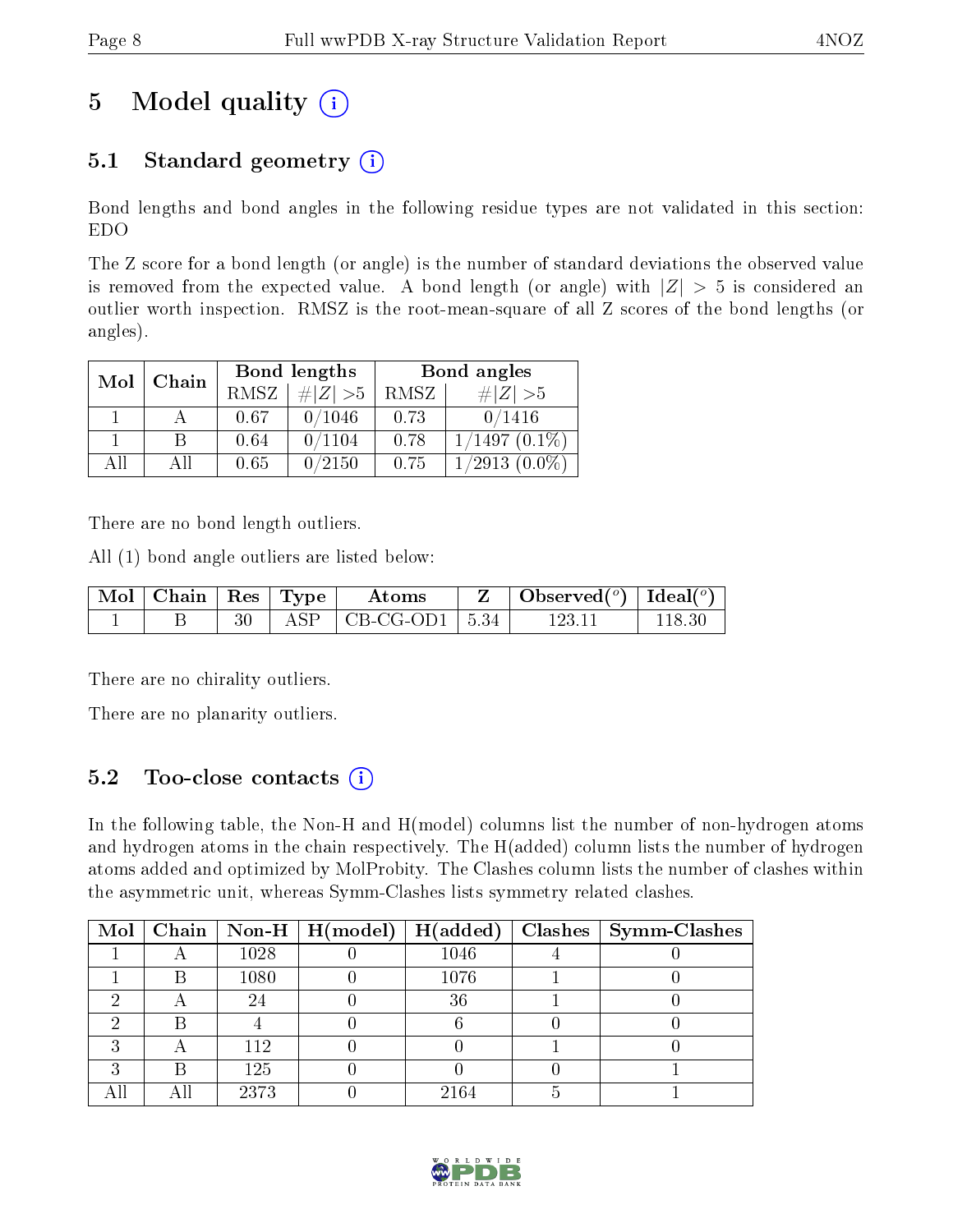The all-atom clashscore is defined as the number of clashes found per 1000 atoms (including hydrogen atoms). The all-atom clashscore for this structure is 1.

All (5) close contacts within the same asymmetric unit are listed below, sorted by their clash magnitude.

| Atom-1                               | Atom-2          | Interatomic<br>distance $(\AA)$ | Clash<br>overlap $(A)$ |
|--------------------------------------|-----------------|---------------------------------|------------------------|
| 1:A:9[A]:ARG:NH1                     | 2: A:302:EDO:O1 | 2.18                            | 0.76                   |
| 1: A:60: CYS:SG                      | 1:A:125:PRO:HD2 | 2.52                            | 0.49                   |
| $1:A:9[B]:\overline{\text{ARG:NH1}}$ | 3:A:484:HOH:O   | 2.32                            | 0.47                   |
| 1:A:128:ASN:OD1                      | 1:A:131:ARG:NH1 | 2.50                            | 0.45                   |
| 1: B:60: CYS:SG                      | 1:B:125:PRO:HD2 | 2.60                            | () 41                  |

All (1) symmetry-related close contacts are listed below. The label for Atom-2 includes the symmetry operator and encoded unit-cell translations to be applied.

| Atom-1        | Atom-2                  | Interatomic<br>distance (A) | $\operatorname{Clash}$<br>overlap (A) |
|---------------|-------------------------|-----------------------------|---------------------------------------|
| 3:B:374:HOH:O | 3:B:374:HOH:O[7]<br>556 | r.86                        | U.34                                  |

#### 5.3 Torsion angles  $(i)$

#### 5.3.1 Protein backbone (i)

In the following table, the Percentiles column shows the percent Ramachandran outliers of the chain as a percentile score with respect to all X-ray entries followed by that with respect to entries of similar resolution.

The Analysed column shows the number of residues for which the backbone conformation was analysed, and the total number of residues.

| Mol | Chain | Analysed         | Favoured     |          | Allowed   Outliers | $\mid$ Percentiles          |
|-----|-------|------------------|--------------|----------|--------------------|-----------------------------|
|     |       | $141/149$ (95%)  | $138(98\%)$  | $3(2\%)$ |                    | $\boxed{100}$ $\boxed{100}$ |
|     |       | $147/149$ (99\%) | $147(100\%)$ |          |                    | 100                         |
| All | Аll   | 288/298(97%)     | $285(99\%)$  | $3(1\%)$ |                    | 100<br><b>100</b>           |

There are no Ramachandran outliers to report.

#### 5.3.2 Protein sidechains  $(i)$

In the following table, the Percentiles column shows the percent sidechain outliers of the chain as a percentile score with respect to all X-ray entries followed by that with respect to entries of similar resolution.

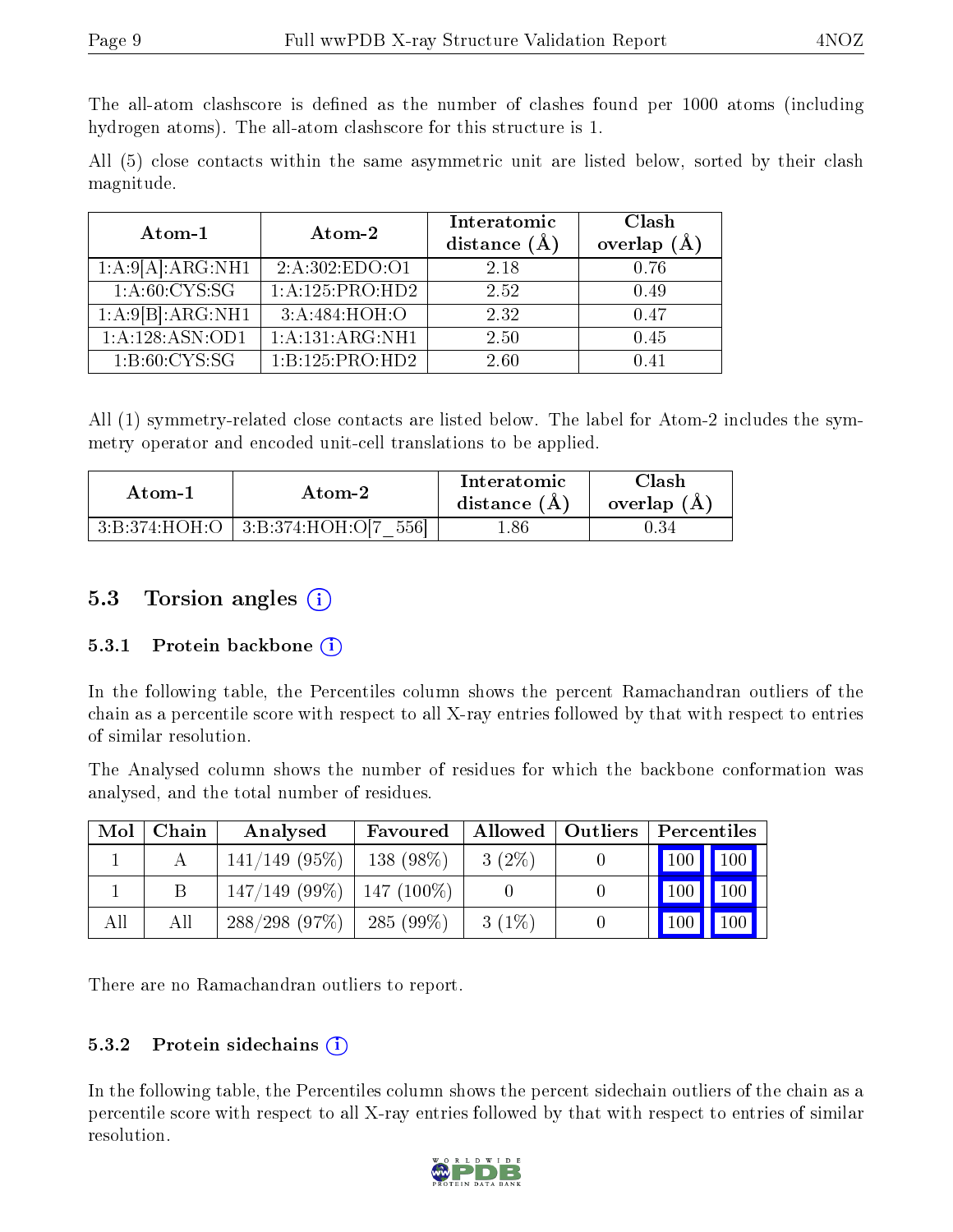| Mol | Chain           | Analysed         | Rotameric   | Outliers | Percentiles |
|-----|-----------------|------------------|-------------|----------|-------------|
|     |                 | $102/109$ (94\%) | $101(99\%)$ | $1(1\%)$ | 76 85       |
|     | $\vert B \vert$ | $106/109$ (97%)  | $104(98\%)$ | $2(2\%)$ | 57<br>69    |
| All | All             | $208/218(95\%)$  | $205(99\%)$ | $3(1\%)$ | 78<br>65    |

The Analysed column shows the number of residues for which the sidechain conformation was analysed, and the total number of residues.

All (3) residues with a non-rotameric sidechain are listed below:

| Mol | Chain | $\operatorname{Res}% \left( \mathcal{N}\right) \equiv\operatorname{Res}(\mathcal{N}_{0})\cap\mathcal{N}_{1}$ | Fype |
|-----|-------|--------------------------------------------------------------------------------------------------------------|------|
|     |       | 57                                                                                                           |      |
|     |       | h'i                                                                                                          |      |
|     |       | -99                                                                                                          |      |

Some sidechains can be flipped to improve hydrogen bonding and reduce clashes. There are no such sidechains identified.

#### $5.3.3$  RNA  $(i)$

There are no RNA molecules in this entry.

#### 5.4 Non-standard residues in protein, DNA, RNA chains (i)

There are no non-standard protein/DNA/RNA residues in this entry.

#### 5.5 Carbohydrates (i)

There are no carbohydrates in this entry.

### 5.6 Ligand geometry  $(i)$

7 ligands are modelled in this entry.

In the following table, the Counts columns list the number of bonds (or angles) for which Mogul statistics could be retrieved, the number of bonds (or angles) that are observed in the model and the number of bonds (or angles) that are defined in the Chemical Component Dictionary. The Link column lists molecule types, if any, to which the group is linked. The Z score for a bond length (or angle) is the number of standard deviations the observed value is removed from the expected value. A bond length (or angle) with  $|Z| > 2$  is considered an outlier worth inspection. RMSZ is the root-mean-square of all Z scores of the bond lengths (or angles).

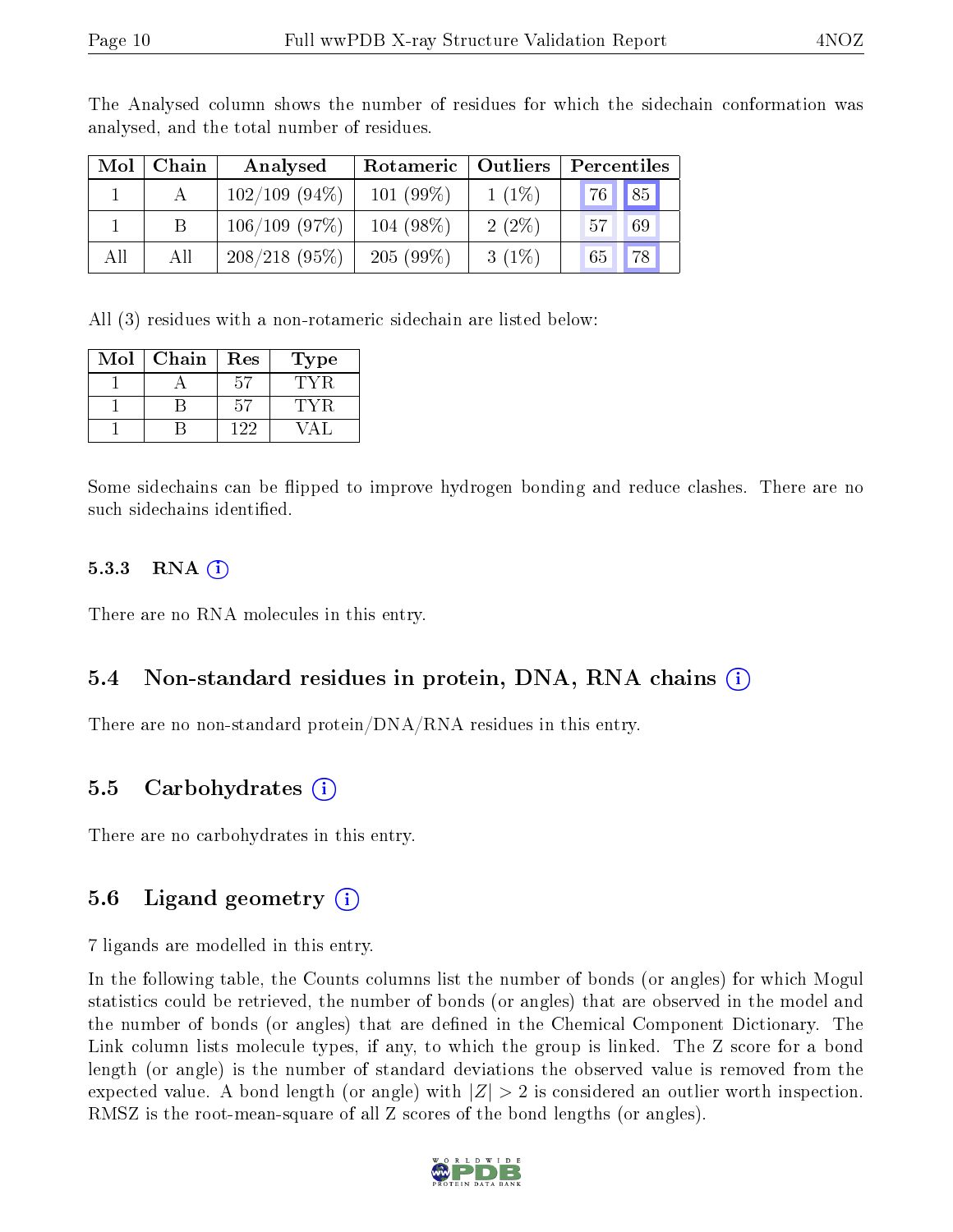| Mol            |             | Chain | Res | Link                     |        | Bond lengths |                  |        | Bond angles |             |
|----------------|-------------|-------|-----|--------------------------|--------|--------------|------------------|--------|-------------|-------------|
|                | <b>Type</b> |       |     |                          | Counts | RMSZ         | # $ Z  > 2$      | Counts | RMSZ        | # $ Z  > 2$ |
| $\overline{2}$ | <b>EDO</b>  | А     | 305 | -                        | 3,3,3  | 0.46         | 0                | 2,2,2  | 0.49        |             |
| $\overline{2}$ | <b>EDO</b>  | А     | 301 | -                        | 3.3.3  | 0.64         | 0                | 2,2,2  | 0.16        |             |
| $\overline{2}$ | <b>EDO</b>  | А     | 306 | ۰                        | 3.3.3  | 0.62         |                  | 2,2,2  | 0.28        |             |
| $\overline{2}$ | <b>EDO</b>  | А     | 302 |                          | 3.3.3  | 0.47         | $\left( \right)$ | 2,2,2  | 0.27        | 0           |
| $\overline{2}$ | <b>EDO</b>  | А     | 303 |                          | 3,3,3  | 0.63         |                  | 2,2,2  | 0.52        | 0           |
| 2              | <b>EDO</b>  | А     | 304 | $\blacksquare$           | 3.3.3  | 0.74         |                  | 2,2,2  | 0.12        | 0           |
| $\overline{2}$ | <b>EDO</b>  | В     | 201 | $\overline{\phantom{0}}$ | 3,3,3  | 0.38         |                  | 2,2,2  | 0.20        |             |

In the following table, the Chirals column lists the number of chiral outliers, the number of chiral centers analysed, the number of these observed in the model and the number defined in the Chemical Component Dictionary. Similar counts are reported in the Torsion and Rings columns. '-' means no outliers of that kind were identified.

| Mol            | Type       | Chain | Res | Link | Chirals | <b>Torsions</b>  | Rings |
|----------------|------------|-------|-----|------|---------|------------------|-------|
| $\overline{2}$ | <b>EDO</b> |       | 305 |      |         | $^{\prime}1/1/1$ |       |
| $\overline{2}$ | <b>EDO</b> |       | 301 |      |         |                  |       |
| $\overline{2}$ | <b>EDO</b> |       | 306 |      |         | 1/1              |       |
| $\overline{2}$ | <b>EDO</b> | А     | 302 |      |         |                  |       |
| $\overline{2}$ | <b>EDO</b> |       | 303 |      |         |                  |       |
| $\overline{2}$ | <b>EDO</b> |       | 304 |      |         |                  |       |
| 2              | EDO        |       | 201 |      |         |                  |       |

There are no bond length outliers.

There are no bond angle outliers.

There are no chirality outliers.

All (7) torsion outliers are listed below:

| Mol            | Chain | Res | Type       | Atoms                     |
|----------------|-------|-----|------------|---------------------------|
| $\overline{2}$ | А     | 303 | <b>EDO</b> | O1-C1-C2-O2               |
| 2              |       | 302 | EDO        | $\overline{O1}$ -C1-C2-O2 |
| 2              | А     | 301 | <b>EDO</b> | O1-C1-C2-O2               |
| $\overline{2}$ | А     | 306 | <b>EDO</b> | O1-C1-C2-O2               |
| 2              | А     | 305 | EDO        | O1-C1-C2-O2               |
| 2              | R     | 201 | <b>EDO</b> | O1-C1-C2-O2               |
| 2              |       | 304 | EDC        | $\overline{O}1$ -C1-C2-O2 |

There are no ring outliers.

1 monomer is involved in 1 short contact:

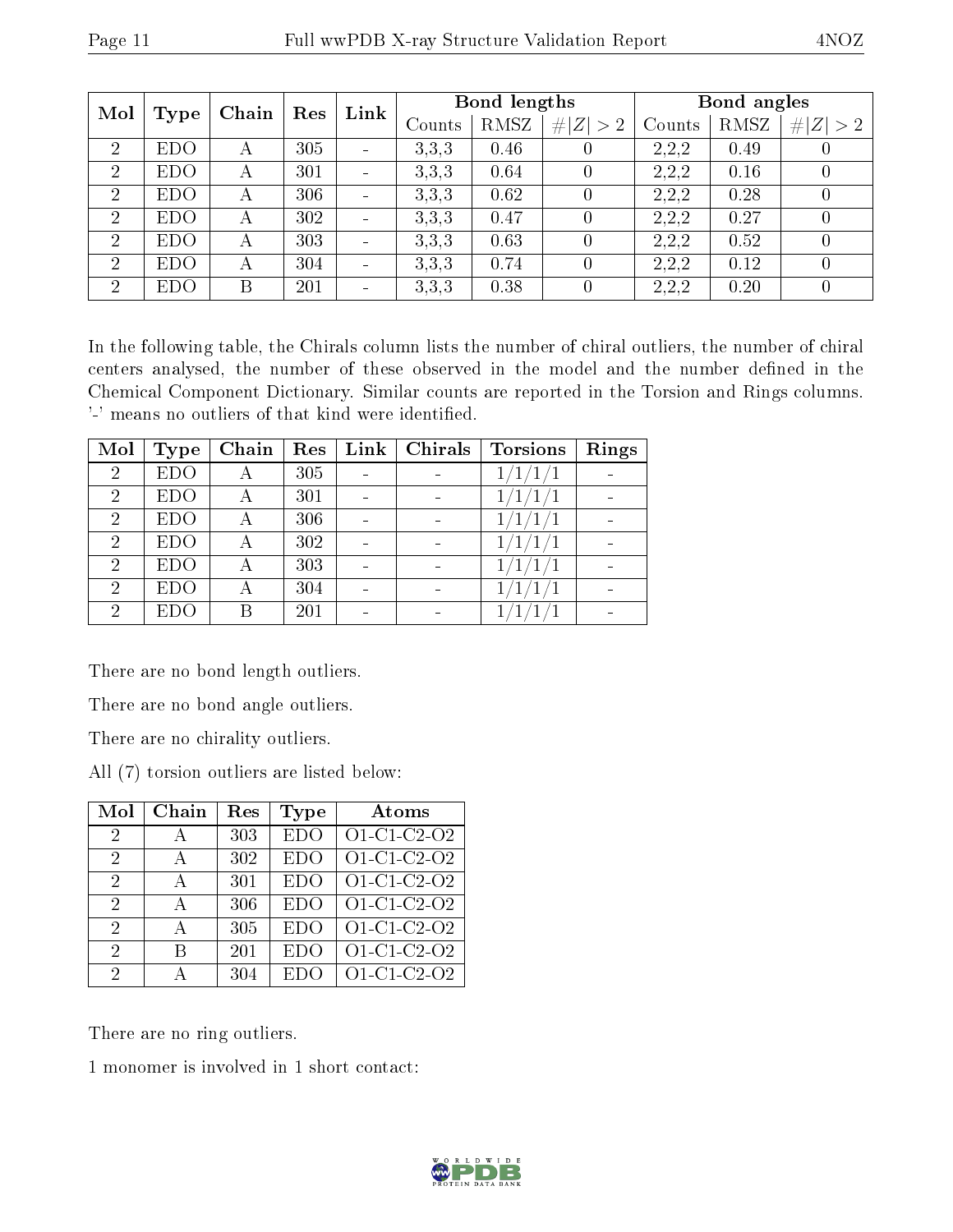|  |             | Mol   Chain   Res   Type   Clashes   Symm-Clashes |
|--|-------------|---------------------------------------------------|
|  | $302$   EDO |                                                   |

## 5.7 [O](https://www.wwpdb.org/validation/2017/XrayValidationReportHelp#nonstandard_residues_and_ligands)ther polymers (i)

There are no such residues in this entry.

## 5.8 Polymer linkage issues (i)

There are no chain breaks in this entry.

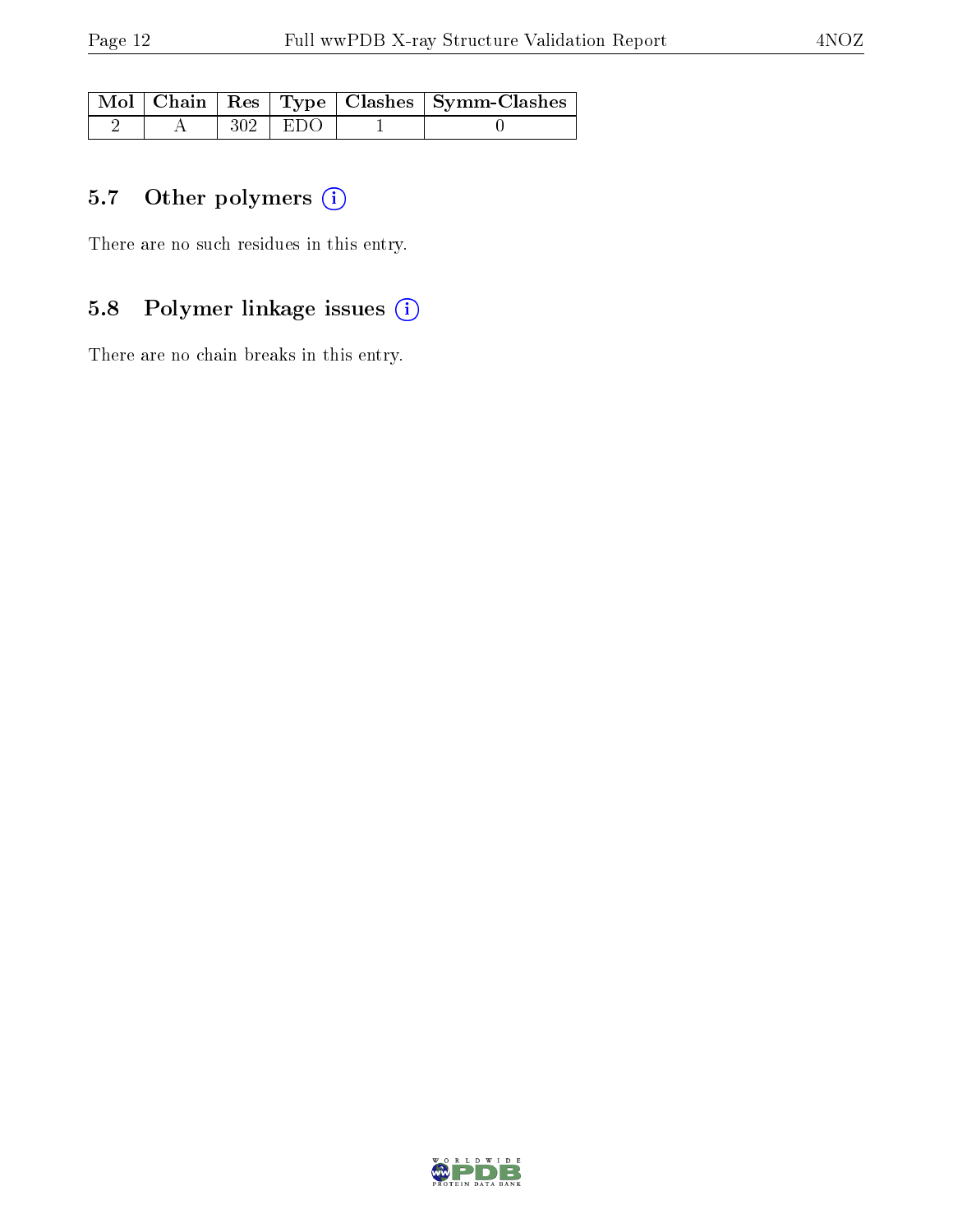## 6 Fit of model and data  $\left( \cdot \right)$

## 6.1 Protein, DNA and RNA chains (i)

In the following table, the column labelled  $#RSRZ>2'$  contains the number (and percentage) of RSRZ outliers, followed by percent RSRZ outliers for the chain as percentile scores relative to all X-ray entries and entries of similar resolution. The OWAB column contains the minimum, median,  $95<sup>th</sup>$  percentile and maximum values of the occupancy-weighted average B-factor per residue. The column labelled  $Q < 0.9$  lists the number of (and percentage) of residues with an average occupancy less than 0.9.

| Mol | Chain | Analysed        | ${ <\hspace{-1.5pt}{\mathrm{RSRZ}} \hspace{-1.5pt}>}$ | $\#\text{RSRZ}\text{>2}$ | $OWAB(A^2)$         | $\rm Q\textcolor{black}{<}0.9$ |
|-----|-------|-----------------|-------------------------------------------------------|--------------------------|---------------------|--------------------------------|
|     |       | $142/149$ (95%) | $-0.80$                                               | $1(0\%)$ 87<br>86        | 20,<br>, 29, 48, 82 |                                |
|     |       | $148/149(99\%)$ | $-0.78$                                               | $0$ 100 100              | 22, 31, 55, 64      |                                |
| All | All   | 290/298(97%)    | $-0.79$                                               | $1(0\%)$ 94 93           | 20, 30, 50, 82      |                                |

All (1) RSRZ outliers are listed below:

| Mol   Chain   Res   Type   RSRZ |  |  |
|---------------------------------|--|--|
|                                 |  |  |

### 6.2 Non-standard residues in protein, DNA, RNA chains (i)

There are no non-standard protein/DNA/RNA residues in this entry.

### 6.3 Carbohydrates (i)

There are no carbohydrates in this entry.

### 6.4 Ligands  $(i)$

In the following table, the Atoms column lists the number of modelled atoms in the group and the number defined in the chemical component dictionary. The B-factors column lists the minimum, median,  $95<sup>th</sup>$  percentile and maximum values of B factors of atoms in the group. The column labelled  $Q< 0.9$ ' lists the number of atoms with occupancy less than 0.9.

| Mol | $\Gamma$ ype | Chain | Res | Atoms    | <b>RSCC</b> | $_{\rm RSR}$ | <b>B</b> -factors( $A^2$ ) | $_{\mathrm{Q}< 0.9}$ |
|-----|--------------|-------|-----|----------|-------------|--------------|----------------------------|----------------------|
|     | EDO.         |       | 304 | 4 / 4    |             | 0.43         | 50,56,59,62                |                      |
|     | -EDO -       |       | 306 | 4,<br>4  | 0.76        | 0.26         | 61,64,65,67                |                      |
|     | -EDO-        |       | 303 | 4.<br>′4 | 0.81        | በ 17         | 56,59,60,65                |                      |
|     | EDC          |       | 301 | 4.<br>΄4 | 0.84        | 0.20         | 46, 55, 58, 58             |                      |

Continued on next page...